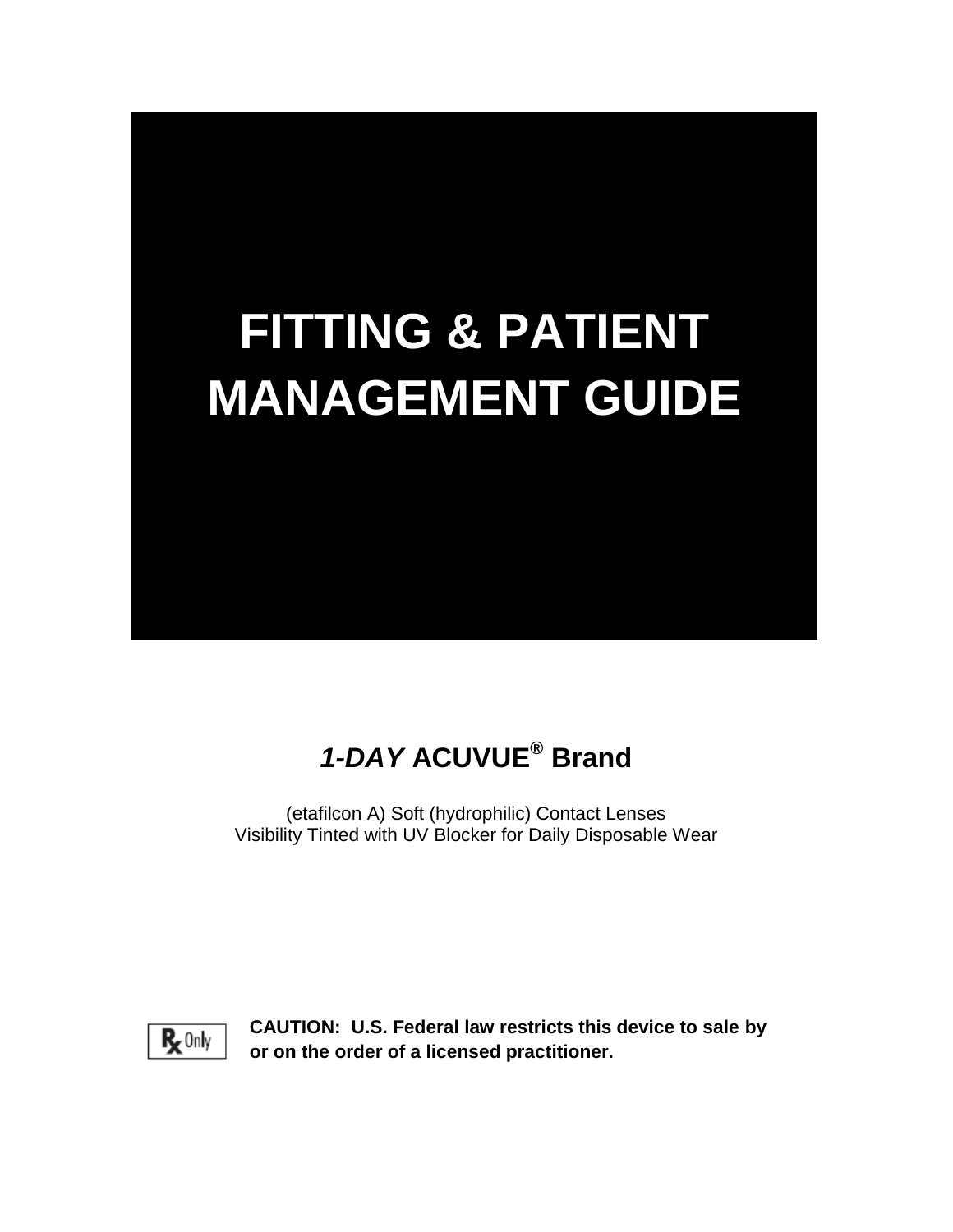## **INTRODUCTION AND PRODUCT DESCRIPTION**

## **Introduction**

*1-DAY* ACUVUE® Brand (etafilcon A) Soft (hydrophilic) Contact Lenses are made from etafilcon A with a water content of 58% by weight.

For a complete listing of available lens parameters, please refer to "LENS PARAMETERS".

**CAUTION:** Federal Law restricts this device to sale by or on the order of a licensed practitioner.

See Package Insert for "Actions," "Contraindications," "Warnings," "Precautions." "Adverse Reactions" and "Patient Lens Care Directions."

## **Product Description**

*1-DAY* ACUVUE® Brand (etafilcon A) Soft (hydrophilic) Contact Lenses are available as spherical lenses. The lens material (etafilcon A) is a copolymer of 2-hydroxyethyl methacrylate and methacrylic acid cross-linked with 1, 1, 1-trimethylol propane trimethacrylate and ethylene glycol dimethacrylate. The lenses are tinted blue using Reactive Blue Dye #4 to make them more visible for handling. A benzotriazole UV absorbing monomer is used to block UV radiation. The UV Blocking averages 97% In the UVB range of 280nm to 315 nm and 82% in the UVA range of 316 nm to 380 nm.

**WARNING: UV-absorbing contact lenses are NOT substitutes for protective UVabsorbing eyewear such as UV-absorbing goggles or sunglasses because they do not completely cover the eye and surrounding area. You should continue to use UVabsorbing eyewear as directed.**

**NOTE: Long-term exposure to UV radiation is one of the risk factors associated with cataracts. Exposure is based on a number of factors such as environmental conditions (altitude, geography, cloud cover) and personal factors (extent and nature of outdoor activities). UV blocking contact lenses help provide protection against harmful UV radiation. However, clinical studies have not been done to demonstrate that wearing UV blocking contact lenses reduces the risk of developing cataracts or other eye disorders. The Eye Care Professional should be consulted for more information.**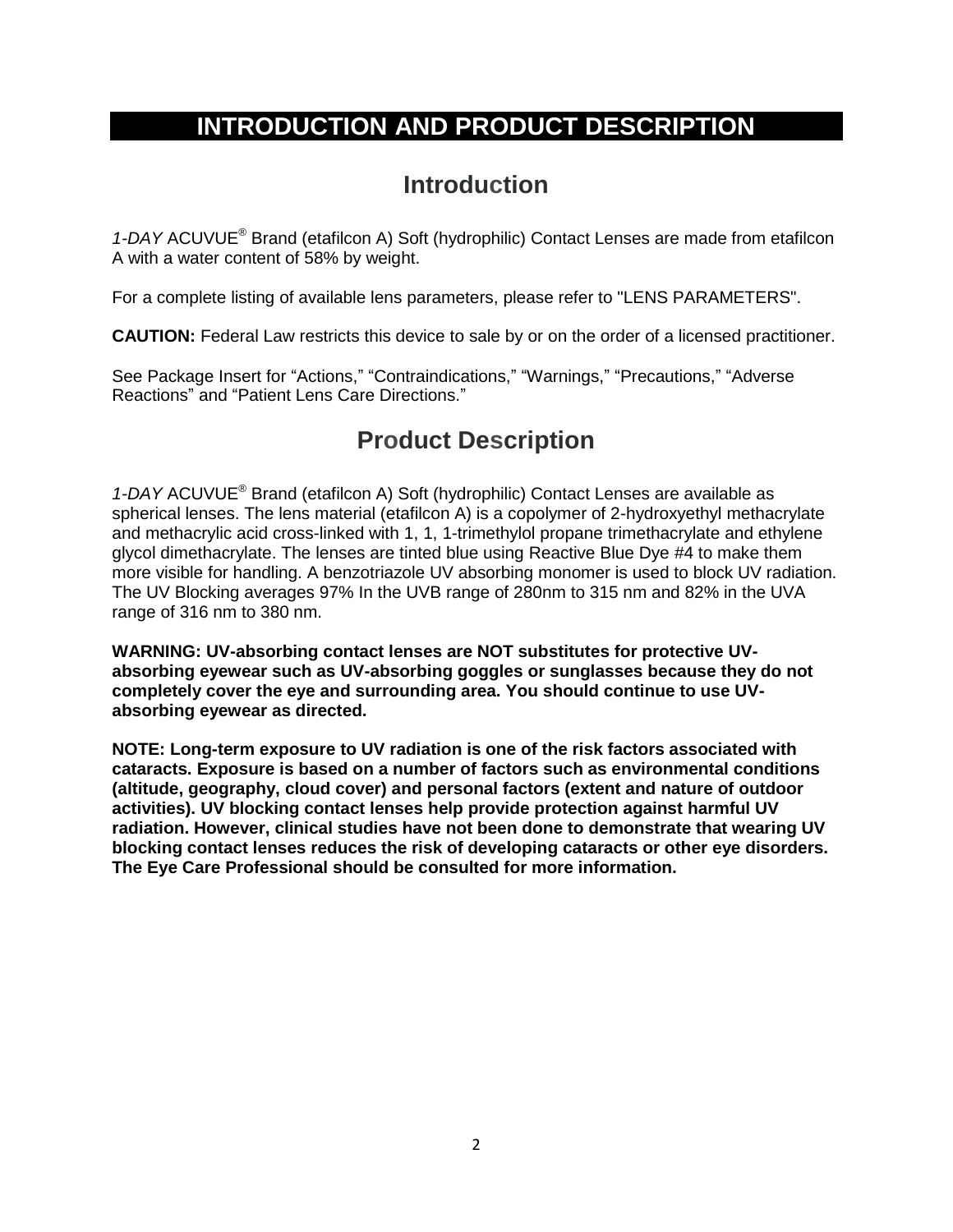## **LENS PARAMETERS**

| <b>Base Curve</b>       | <b>Diameter</b> | <b>Power Range</b>                                                                        |
|-------------------------|-----------------|-------------------------------------------------------------------------------------------|
| <u>Minus</u>            |                 |                                                                                           |
| 8.5mm, 9.0mm            | 14.2mm          | $-0.50D$ to $-6.00D$ (in 0.25D increments)<br>$-6.50D$ to $-12.00D$ (in 0.50D increments) |
| <b>Plus</b>             |                 |                                                                                           |
| 8.5mm, 9.0mm            | 14.2mm          | $+0.50D$ to $+6.00D$ (in 0.25D increments)                                                |
| <b>Center Thickness</b> |                 |                                                                                           |

Minus – varies with power (e.g., -3.00D, 0.084mm) Plus – varies with power (e.g., +3.00, 0.170mm)

## **TRANSMITTANCE CURVES**

*1•DAY* ACUVUE® Brand Contact Lenses Visibility Tinted with UV Blocker, 24 yr. old human cornea and 25 yr. old human crystalline lens.



**\***The data was obtained from measurements taken through the central 3-5mm portion for the thinnest marketed lens (-3.000 *1•DAY* ACUVUE® Brand Contact lens, 0.084mm center thickness).

<sup>1</sup>Lerman, S., Radiant Energy and the Eye, MacMillan, New York, 1980, p. 58, figure 2-21 <sup>2</sup>Waxler, M. Hitchins, V.M., Optical Radiation and Visual Health, CRC Press, Boca Raton, Florida, 1986, p. 19, figure 5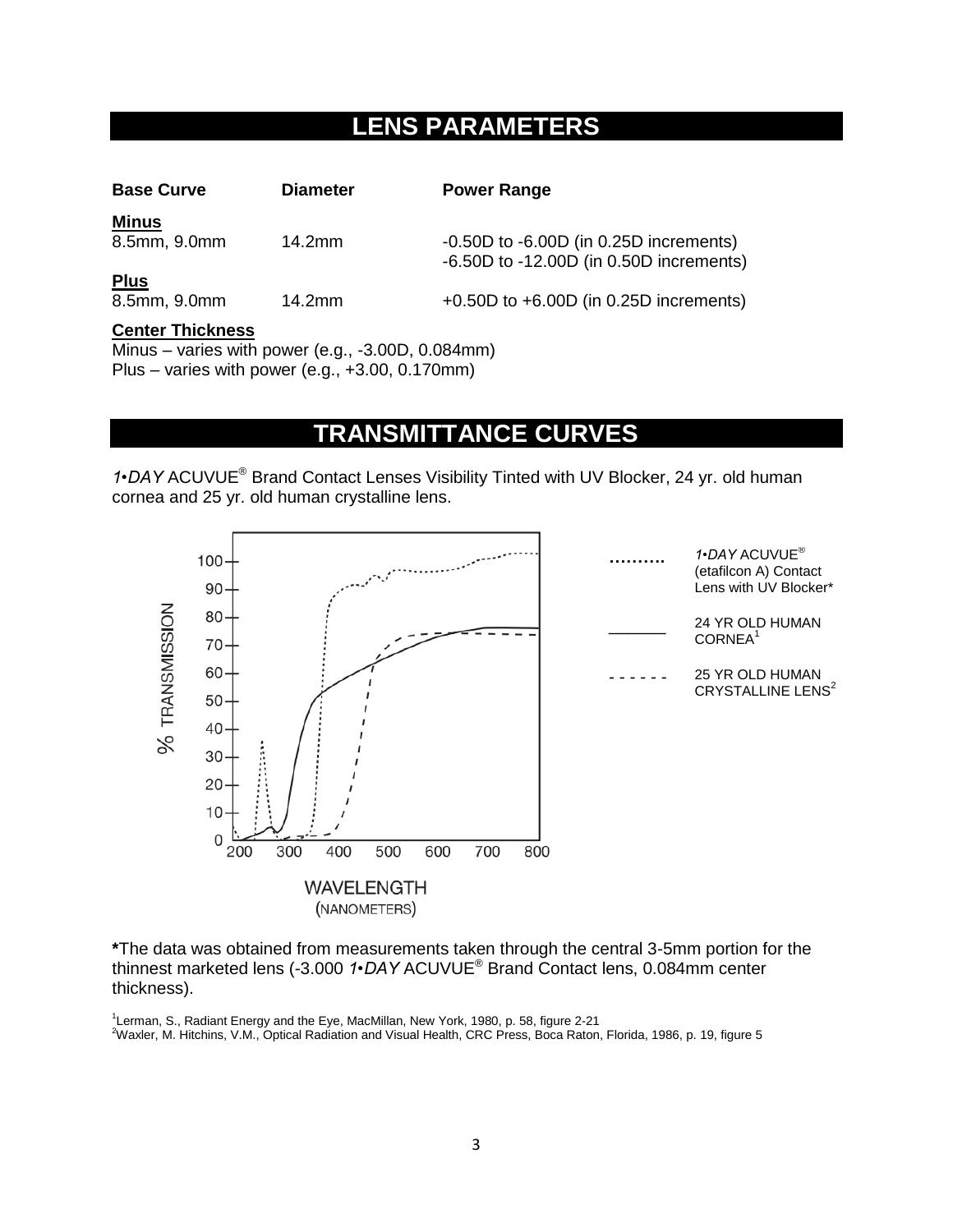## **WEARING RESTRICTIONS AND INDICATIONS**

#### **ACTIONS**

See Package Insert for "Actions."

#### **INDICATIONS (USES)**

The *1•DAY* ACUVUE® Brand Contact Lenses are indicated for daily disposable wear for the correction of refractive ametropia (myopia and hyperopia) in phakic and aphakic persons with non-diseased eyes who may have 1.000 or less of astigmatism.

*1•DAY* ACUVUE® Brand UV-Blocking Contact Lenses help protect against transmission of harmful UV radiation to the cornea and into the eye.

## **CONTRAINDICATIONS, WARNINGS, PRECAUTIONS, AND ADVERSE REACTIONS**

See Package Insert for "Contraindications," "Warnings," "Precautions," and "Adverse Reactions."

## **GENERAL FITTING GUIDELINES**

#### **PATIENT SELECTION**

You should first assess the patient's needs to ensure that the patient is an appropriate candidate for *1-DAY* ACUVUE® Brand (etafilcon A) Contact Lenses. These lenses, like other soft contact lenses, will require the appropriate and usual physiological and diagnostic assessments necessary to ensure proper patient selection. Refer to the Package Insert for additional information on patient selection.

#### **Pre-lifting Examination**

A pre-fitting patient history and examination are necessary to:

- Determine whether a patient is a suitable candidate for these lenses (consider patient hygiene and mental and physical state), and
- Take ocular measurements for the initial contact lens parameter selection, and
- Collect and record baseline clinical information to which post-fitting examination results can be compared.

A pre-fitting examination may include a determination of optimal distance and near spectacle correction and corneal curvature measurements. The near correction should be determined at the midpoint of the patient's habitual reading distance. When more than one power provides optimal reading performance, prescribe the least plus (most minus) of the powers that meet the patient's requirements.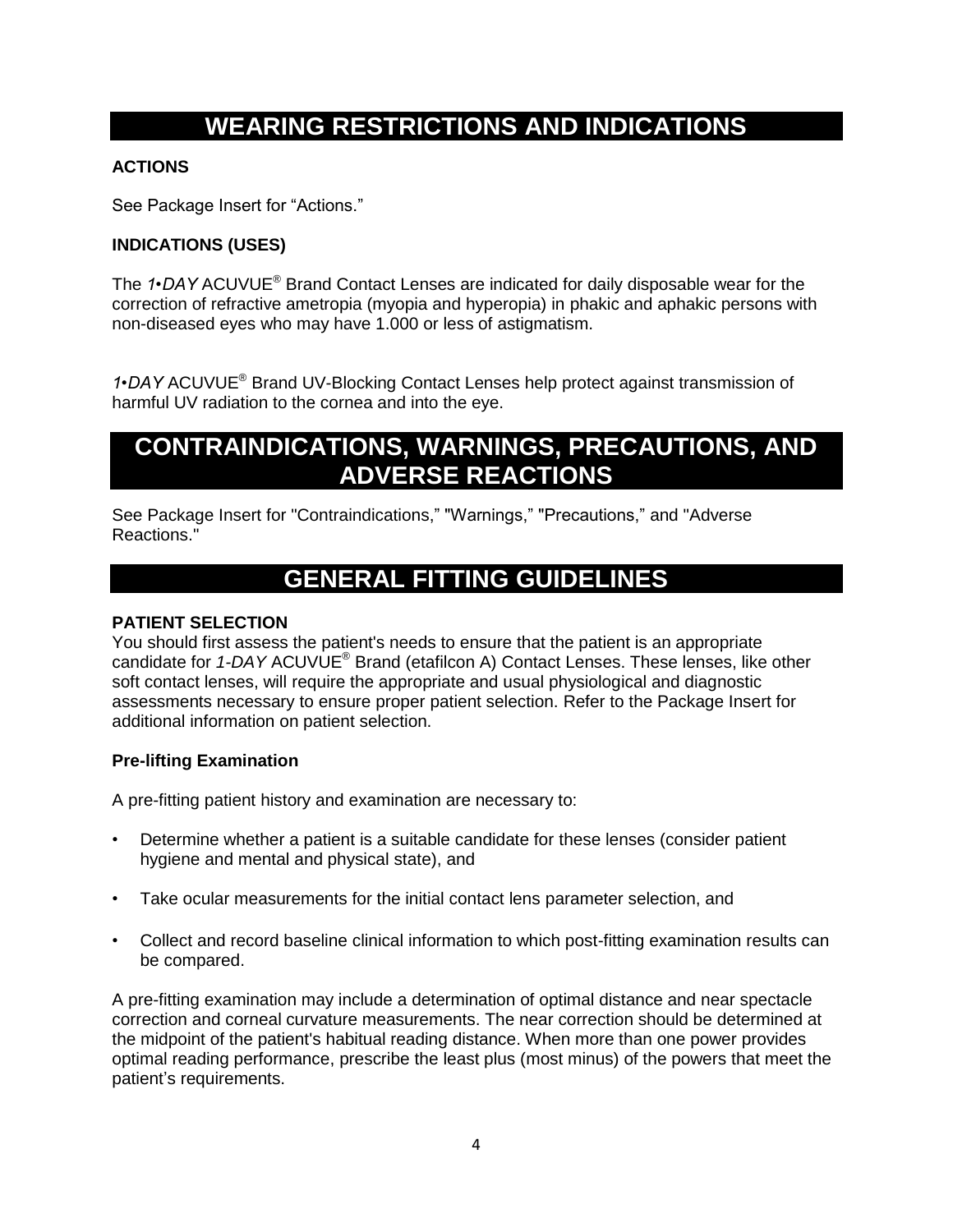#### **LENS SELECTION**

#### **A. Initial Power Determination**

A spectacle refraction should be performed to establish the patient's baseline refractive status and to guide in the selection of the appropriate lens power. Remember to compensate for vertex distance if the refraction is greater than +4.00D*.*

#### **B. Base Curve Selection (Trial Lens Fitting)**

*1-DAY* ACUVUE® Brand 8.5mm/14.2mm Contact Lenses should be the initial lens of choice for patients regardless of keratometry readings. However, corneal curvature measurements should be performed to establish the patient's baseline ocular status.

A *1-DAY* ACUVUE® Brand 8.5mm/14.2mm Trial Lens should be placed on each of the patient's eyes and evaluated after the patient has adjusted to the lenses. A properly fit lens will center and completely cover the cornea (i.e., no limbal exposure), have sufficient movement with the blink to provide tear exchange under the contact lens and be comfortable. The lens should move freely when manipulated digitally with the lower lid, and then return to its properly centered position when released. If resistance is encountered when pushing the lens up, the lens is fitting tightly and should not be dispensed to the patient.

A steep fitting lens may exhibit one or more of the following characteristics: insufficient movement with the blink, conjunctival indentation and resistance when pushing the lens up digitally with the lower lid. If the lens is judged to be steep fitting, it should not be dispensed to the patient.

A flat fitting lens may exhibit one or more of the following characteristics: decentration, incomplete corneal coverage (i.e., limbal exposure), excessive movement with the blink or edge standoff. If the lens is judged to be flat fitting, it should not be dispensed to the patient.

If the initial base curve is judged to be flat or steep fitting, the alternate base curve, if available, should be trial fit and evaluated after the patient has adjusted to the lens.

#### **C. Final Lens Power**

A spherical over-refraction should be performed to determine the final lens power after the lens fit is judged acceptable. The spherical over-refraction should be combined with the trial lens power to determine the final lens prescription. The patient should experience good visual acuity with the correct lens power unless there is excessive residual astigmatism.

Example 1:

| Diagnostic Lens:                  | $-2.00D$ |
|-----------------------------------|----------|
| <b>Spherical Over-Refraction:</b> | $-0.25D$ |
| Final Lens Power:                 | $-2.25D$ |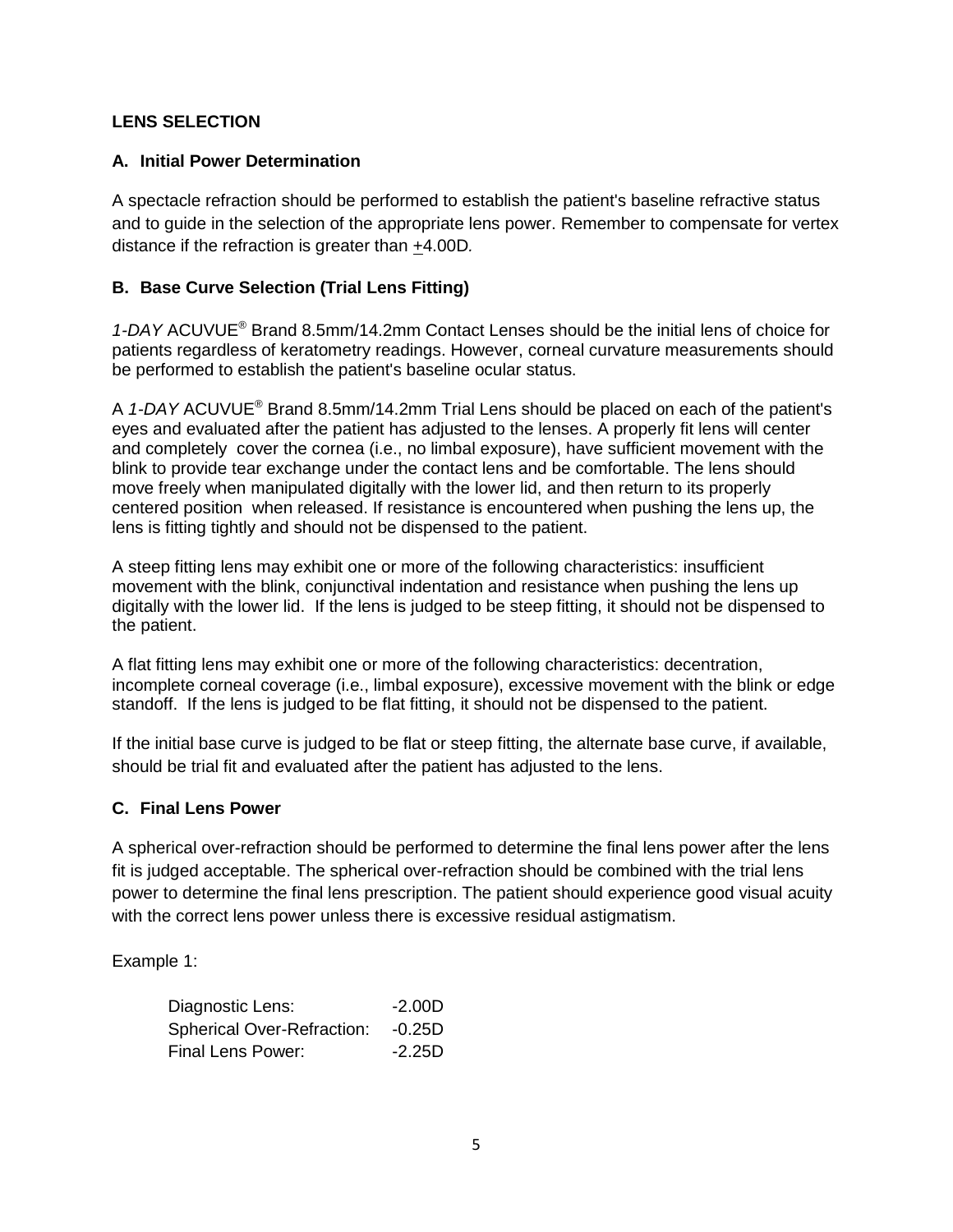Example 2:

Diagnostic Lens: -2.00D Spherical Over-Refraction: +0.25D Final Lens Power: -1.75D

**All patients should be supplied with a copy of the Patient Instruction Guide for these lenses. Copies are available for download from [www.acuvue.com.](http://www.acuvue.com/)**

## **MONOVISION FITTING GUIDELINES**

#### **PATIENT SELECTION**

#### **A. Monovision Needs Assessment**

For a good prognosis the patient should have adequately corrected distance and near visual acuity in each eye. The amblyopic patient or the patient with significant astigmatism (greater than 1.00D) in one eye may not be a good candidate for monovision correction with these lenses.

Occupational and environmental visual demands should be considered. If the patient requires critical vision (visual acuity and stereopsis), it should be determined by trial whether this patient can function adequately with monovision correction. Monovision contact lens wear may not be optimal for such activities as:

- (1) visually demanding situations such as operating potentially dangerous machinery or performing other potentially hazardous activities; and
- (2) driving automobiles (e.g., driving at night). Patients who cannot pass their state driver's license requirements with monovision correction should be advised to not drive with this correction, OR may require that additional over-correction be prescribed.

#### **B. Patient Education**

All patients do not function equally well with monovision correction. Patients may not perform as well for certain tasks with this correction as they have with bifocal reading glasses. Each patient should understand that monovision, as well as other presbyopic alternatives, can create a vision compromise that may reduce visual acuity and depth perception for distance and near tasks. During the fitting process it is necessary for the patient to realize the disadvantages as well as the advantages of clear near vision and straight ahead and upward gaze that monovision contact lenses provide.

#### **EYE SELECTION**

Generally, the non-dominant eye is corrected for near vision. The following two methods for eye dominance can be used.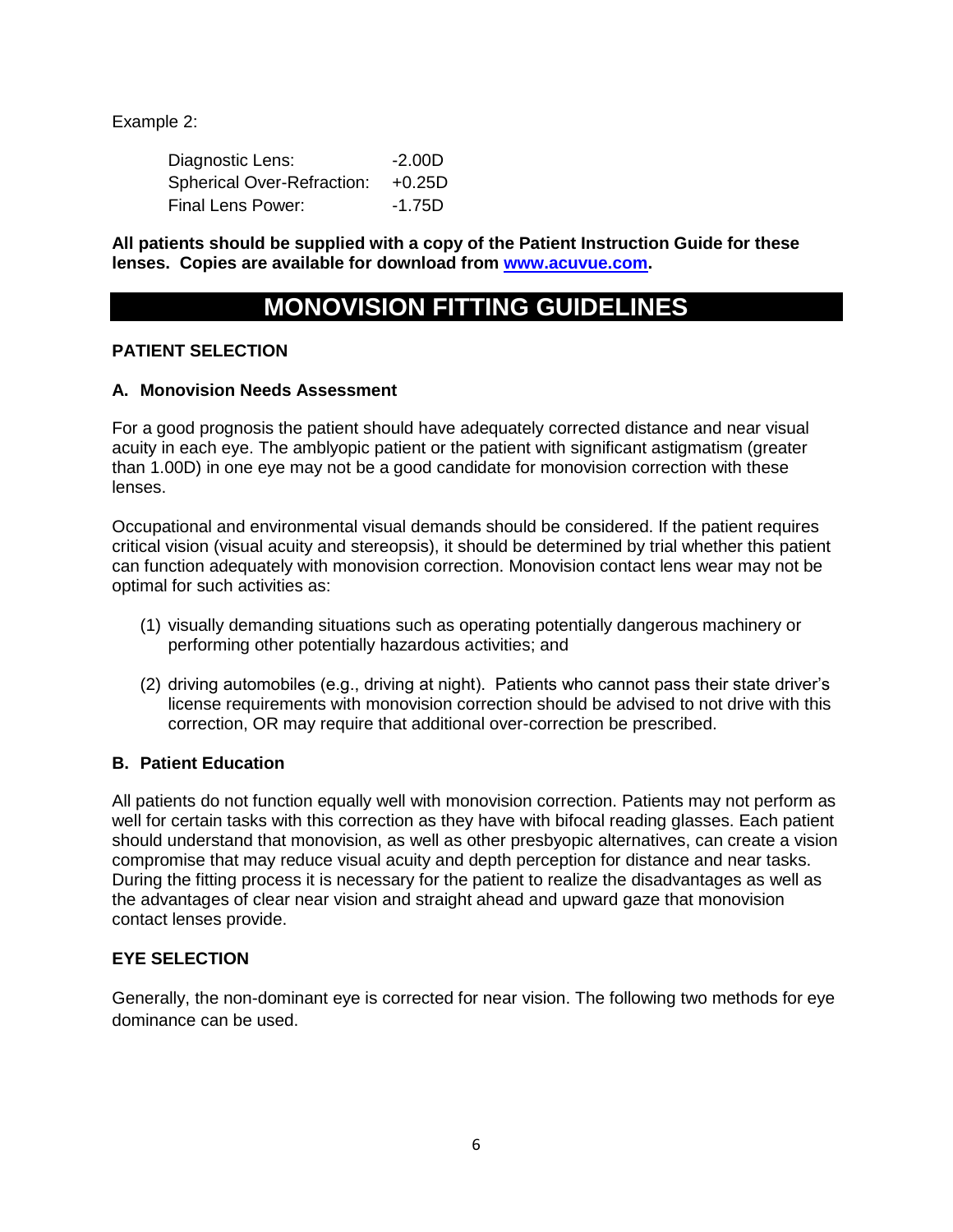#### **A. Ocular Preference Determination Methods**

- Method 1: Determine which eye is the "sighting eye." Have the patient point to an object at the far end of the room. Cover one eye. If the patient is still pointing directly at the object, the eye being used is the dominant (sighting) eye.
- Method 2: Determine which eye will accept the added power with the least reduction in vision. Place a hand-held trial lens equal to the spectacle near ADD in front of one eye and then the other while the distance refractive error correction is in place for both eyes. Determine whether the patient functions best with the near ADD lens over the right or left eye

Other methods include the "Refractive Error Method" and the "Visual Demands Method."

#### **B. Refractive Error Method**

For anisometropic correction, it is generally best to fit the more hyperopic (less myopic) eye for distance and the more myopic (less hyperopic) eye for near.

#### **C. Visual Demands Method**

Consider the patient's occupation during the eye selection process to determine the critical vision requirements. If a patient's gaze for near tasks is usually in one direction, correct the eye on that side for near.

#### **Example:**

A secretary who places copy to the left side of the desk will function best with the near lens on the left eye.

#### **SPECIAL FITTING CHARACTERISTICS**

#### **Unilateral Lens Correction**

There are circumstances where only one contact lens is required. As an example, an emmetropic patient would only require a near lens while a bilateral myope may only require a distance lens.

#### **Example:**

A presbyopic emmetropic patient who requires a +1.75D ADD would have a +1.75D lens on the near eye and the other eye left without correction.

A presbyopic patient requiring a +1.50D ADD who is -2.50D myopic in the right eye and -1.50D myopic in the left eye may have the right eye corrected for distance and the left uncorrected for near.

#### **Near ADD Determination**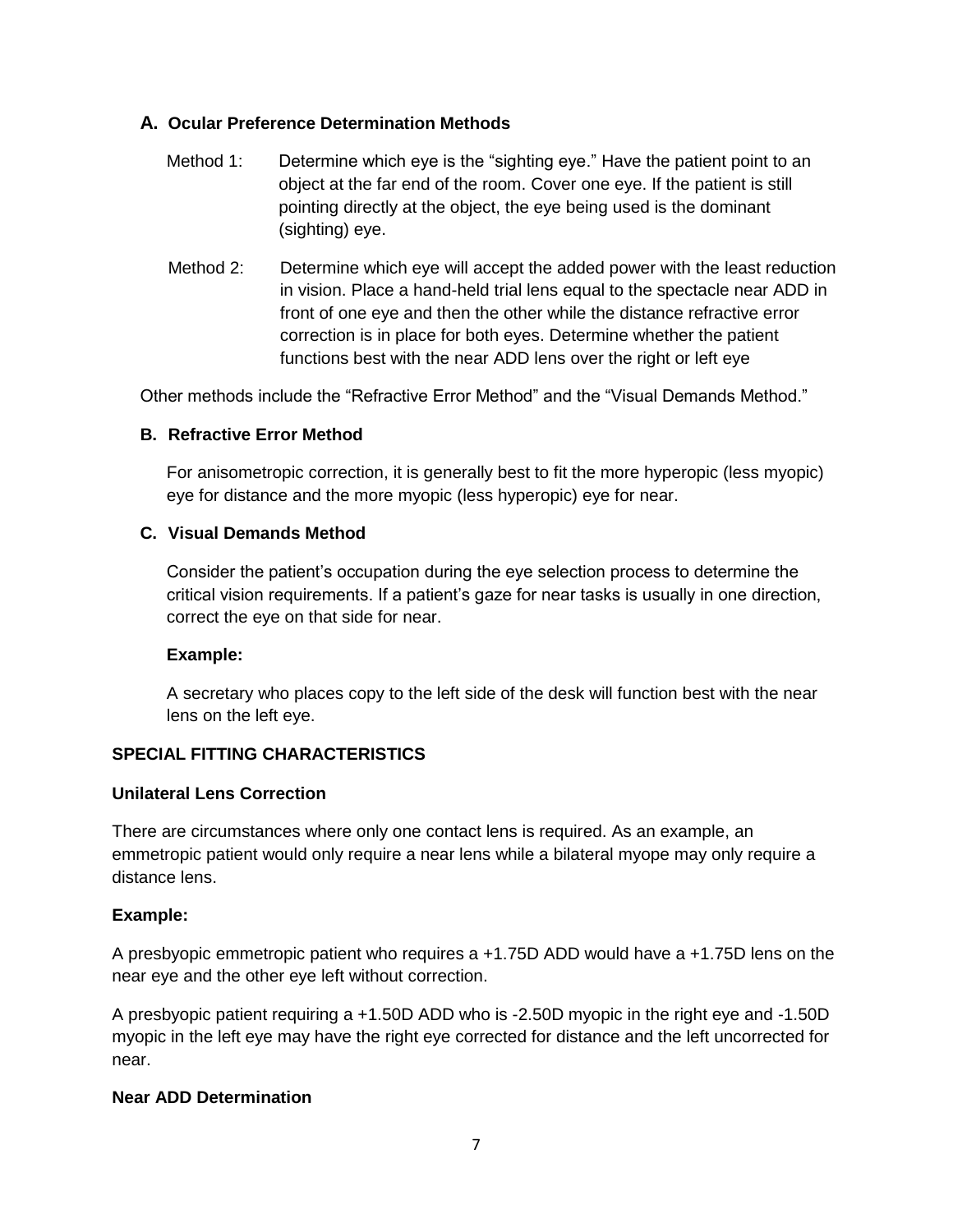Always prescribe the lens power for the near eye that provides optimal near acuity at the midpoint of the patient's habitual reading distance. However, when more than one power provides optimal reading performance, prescribe the least plus (most minus) of the powers.

#### **Trial Lens Fitting**

A trial fitting is performed in the office to allow the patient to experience monovision correction. Lenses are fit according to the General Fitting Guidelines for base curve selection described in this guide.

Case history and standard clinical evaluation procedure should be used to determine the prognosis. Determine the distance correction and the near correction. Next determine the near ADD. With trial lenses of the proper power in place, observe the reaction to this mode of correction.

Allow the lenses to settle for about 20 minutes with the correct power lenses in place. Walk across the room and have the patient look at you. Assess the patient's reaction to distance vision under these circumstances. Then have the patient look at familiar near objects such as a watch face or fingernails. Again assess the reaction. As the patient continues to took around the room at both near and distance objects, observe the reactions. Only after these vision tests are completed should the patient be asked to read print. Evaluate the patient's reaction to large print (e.g., typewritten copy) at first and then graduate to news print and finally smaller type sizes.

After the patient's performance, under the above conditions, is completed, tests of visual acuity and reading ability under conditions of moderately dim illumination should be attempted. An initial unfavorable response in the office, while indicative of a guarded prognosis, should not immediately rule out a more extensive trial under the usual conditions in which a patient functions.

#### **Adaptation**

Visually demanding situations should be avoided during the initial wearing period. A patient may at first experience some mild blurred vision, dizziness, headaches and a feeling of slight imbalance. You should explain the adaptational symptoms to the patient. These symptoms may last for a brief minute or for several weeks. The longer these symptoms persist, the poorer the prognosis for successful adaptation.

To help in the adaptation process, the patient can be advised to first use the lenses in a comfortable familiar environment such as in the home.

Some patients feel that automobile driving performances may not be optimal during the adaptation process. This is particularly true when driving at night. Before driving a motor vehicle, it may be recommended that the patient be a passenger first to make sure that their vision is satisfactory for operating an automobile. During the first several weeks of wear (when adaptation is occurring), it may be advisable for the patient to only drive during optimal driving conditions. After adaptation and success with these activities, the patient should be able to drive under other conditions with caution.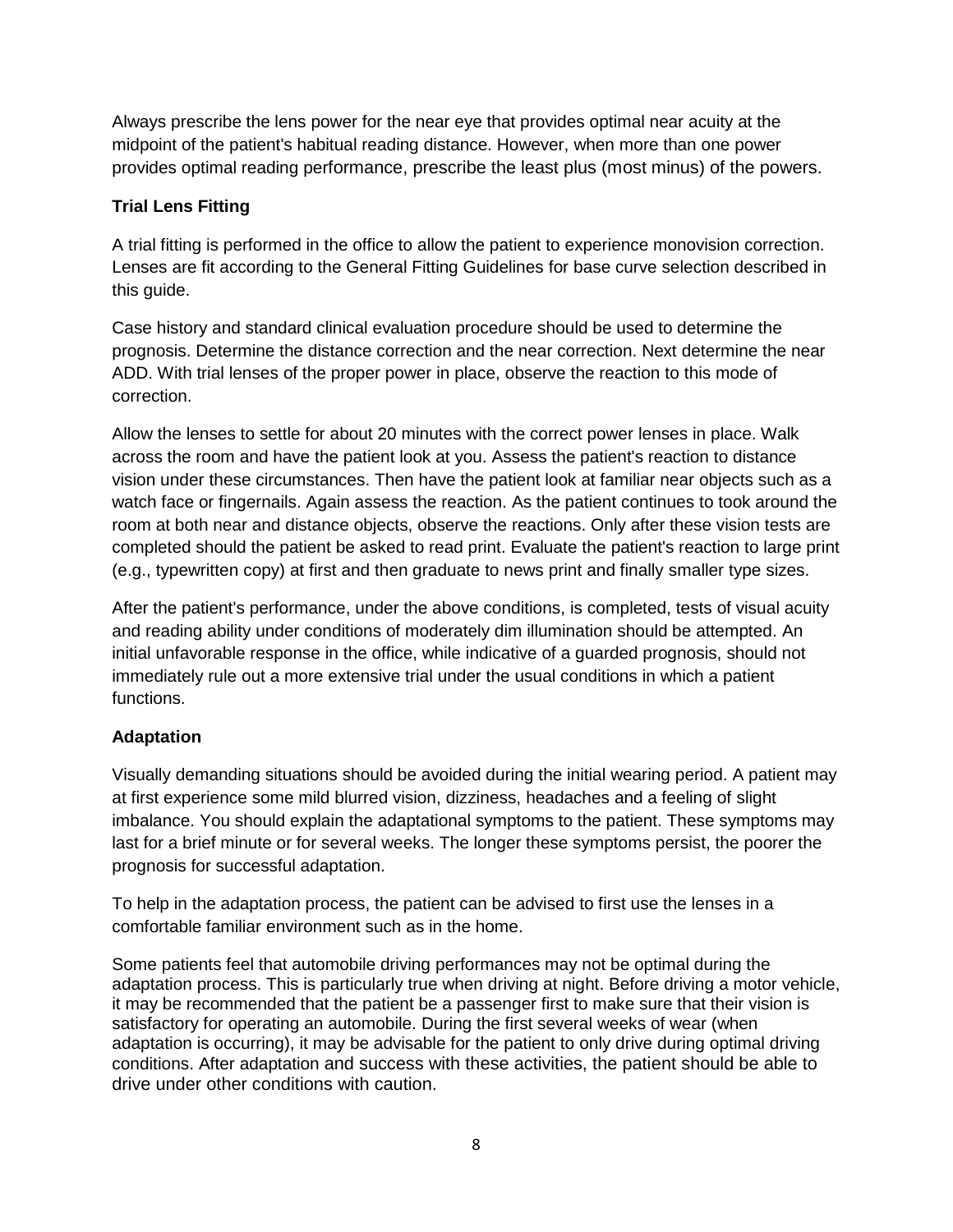#### **Other Suggestions**

The success of the monovision technique may be further improved by having your patient follow the suggestions below:

- Have a third contact lens (distance power) to use when critical distance viewing is needed.
- Have a third contact lens (near power) to use when critical near viewing is needed.
- Having supplemental spectacles to wear over the monovision contact lenses for specific visual tasks may improve the success of monovision correction. This is particularly applicable for those patients who cannot meet state driver licensing requirements with monovision correction.
- Make use of proper illumination when carrying out visual tasks.

Monovision fitting success can be improved by the following suggestions:

- Reverse the distance and near eyes if a patient is having trouble adapting.
- Refine the lens powers if there is trouble with adaptation. Accurate lens power is critical for presbyopic patients.
- Emphasize the benefits of clear near vision and straight-ahead and upward gaze with monovision.

The decision to fit a patient with a monovision correction is most appropriately left to the Eye Care Professional in conjunction with the patient after carefully considering the patient's needs.

**All patients should be supplied with a copy of the Patient Instruction Guide for these lenses. Copies are available for download from www.acuvue.com.**

## **PATIENT MANAGEMENT**

#### **DISPENSING VISIT**

Each sterile lens is supplied in a foil-sealed plastic package containing buffered saline solution. To remove the lens from the container, peel back the foil seal, place a finger on the lens and slide the lens up the side of the bowl of the lens package until it is free of the container.

- Evaluate the physical fit and visual acuity of the lens on each eye.
- Teach the patient how to apply and remove his or her lenses.
- Explain the daily wear regimen and schedule a follow-up examination.
- PROVIDE THE PATIENT WITH A COPY OF THE PATIENT INSTRUCTIONS FOR THESE LENSES.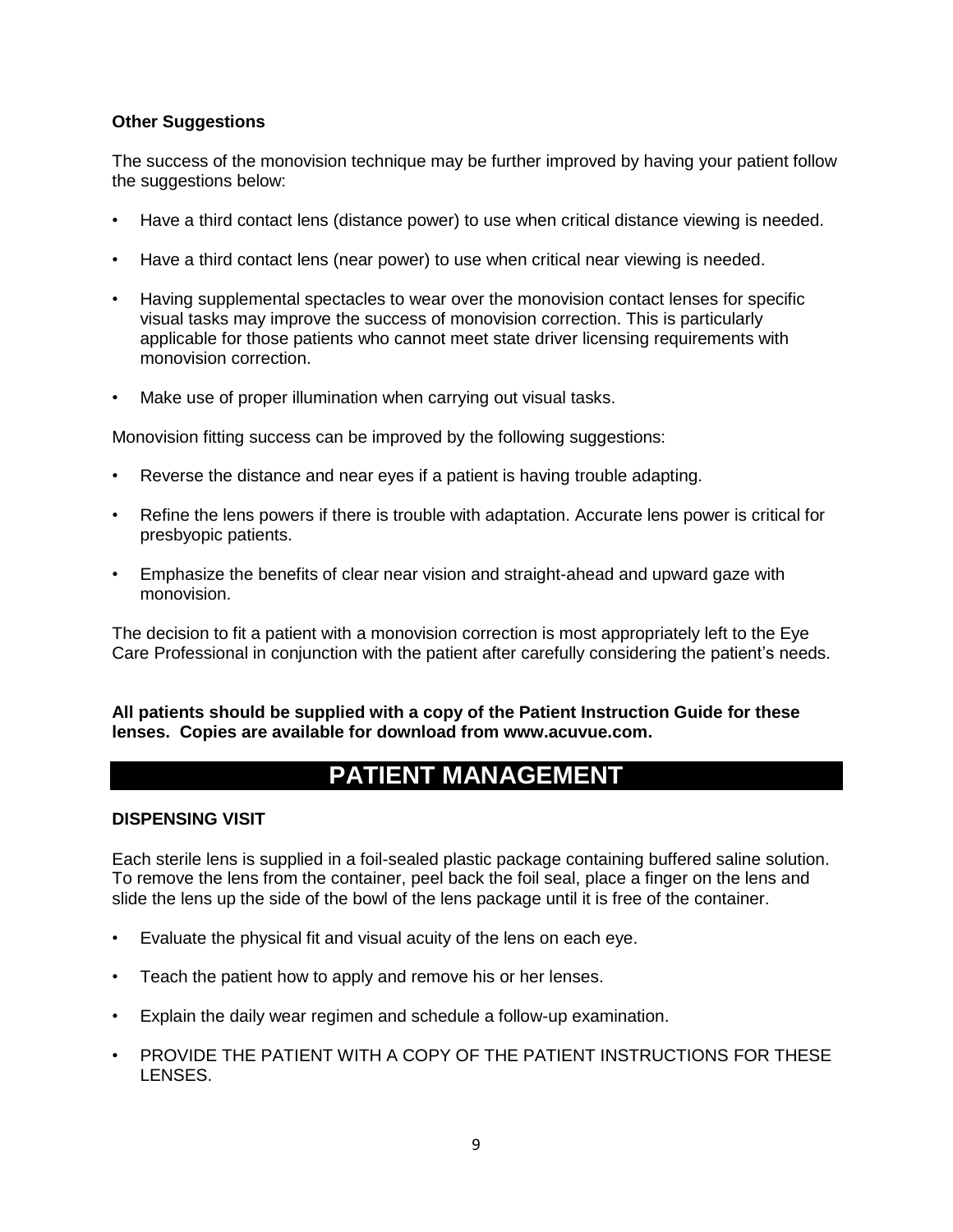REVIEW THESE INSTRUCTIONS WITH THE PATIENT SO THAT HE OR SHE CLEARLY UNDERSTANDS THE PRESCRIBED WEARING AND REPLACEMENT SCHEDULE.

- Review with the patient that no cleaning or disinfection is needed with daily disposable lenses. Patients should always dispose of lenses when they are removed and have replacement lenses or spectacles available.
- Review the Package Insert for the *1-DAY* ACUVUE® (etalilcon A) Contact Lens and provide the patient with all of the relevant information and precautions on the proper use of these lenses.

#### **FOLLOW UP EXAMINATIONS**

Follow-up care (necessary to ensure continued successful contact lens wear) should include routine periodic progress examinations, management of specific problems, if any, and a review with the patient of the wear schedule, lens replacement schedule, and proper lens care and handling procedures.

- **A. Recommended Follow-Up Examination Schedule for** *1-DAY* **ACUVUE® Brand Contact Lenses for Daily Disposable Wear:**
	- 1. One week from the initial lens dispensing to patient
	- 2. One month post-dispensing
	- 3. Every three to six months thereafter

**NOTE:** Preferably, at the follow-up visits lenses should be worn for at least six hours.

#### **B. Recommended Procedures for Follow-Up Visits:**

- 1. Solicit and record patient's symptoms, if any.
- 2. Measure visual acuity monocularly and binocularly at distance and near with the contact lenses.
- 3. Perform an over-refraction at distance and near to check lor residual refractive error.
- 4. With the biomicroscope, judge the lens fitting characteristics (as described in the General Fitting Guidelines") and evaluate the lens surface for deposits and damage.
- 5. Following lens removal, examine the cornea and conjunctiva with the biomicroscope and fluorescein (unless contraindicated).
	- The presence of vertical corneal striae in the posterior central cornea and/or corneal neovascularizalion is Indicative of excessive corneal edema.
	- The presence of corneal staining and/or llmbal·conjunctlval hyperemia can be indicative of an unclean lens, a reaction to solution preservatives, excessive lens wear and/or a poorly fitting lens.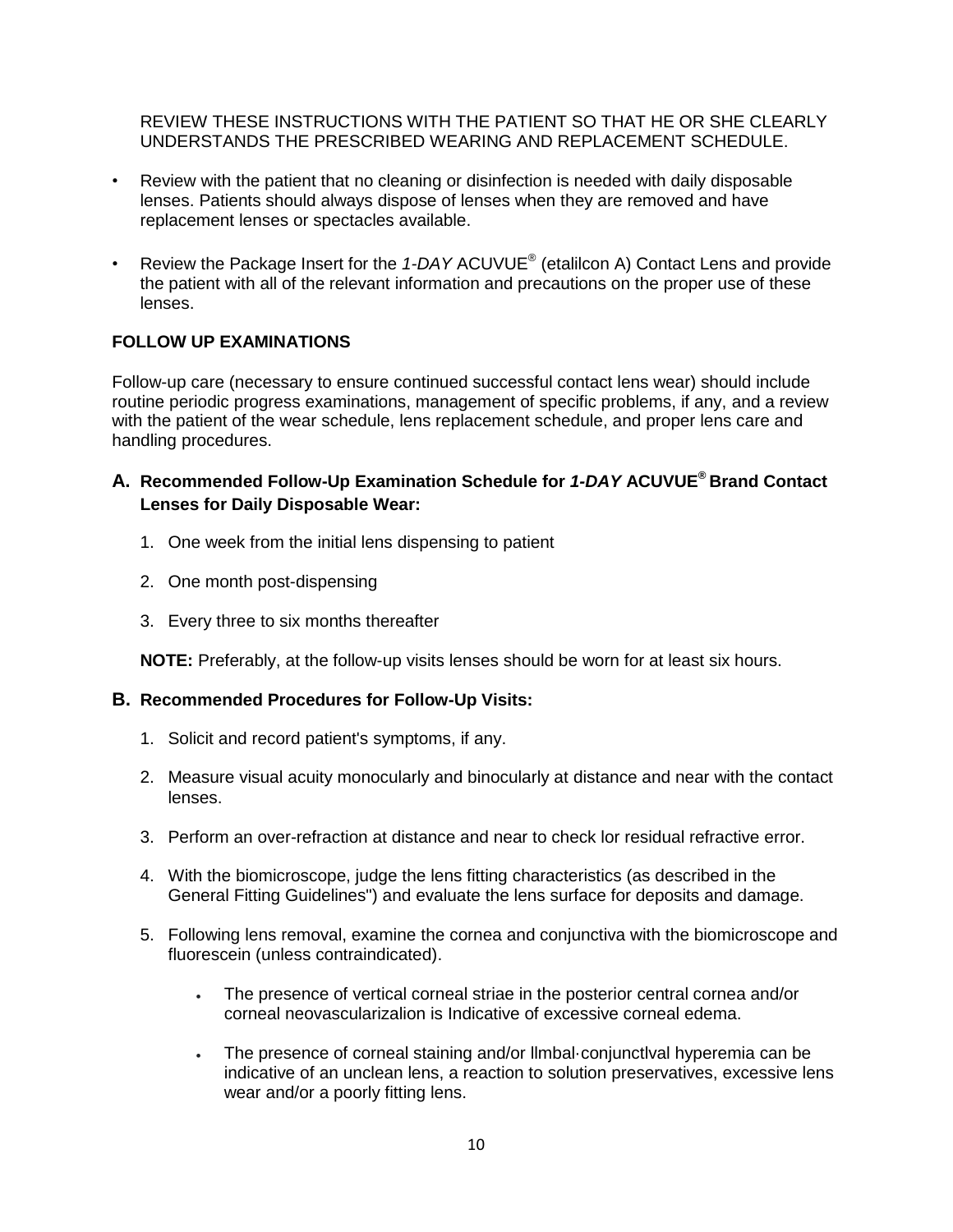- Papillary conjunctival changes may be Indicative of an unclean and/or damaged lens.
- 6. Periodically perform keratometry and spectacle refractions. The values should be recorded and compared to the baseline measurements.

**If any observations are abnormal, use professional judgment to alleviate the problem and restore the eye to optimal conditions. If the criteria for successful lit are not satisfied during any follow-up examinations, repeat the patient's trial fitting procedure and refit the patient.**

#### **RECOMMENDED WEARING SCHEDULE**

See Package Insert.

#### **PATIENT LENS CARE DIRECTIONS**

Eye Care Professionals should review with patients that there is no cleaning or disinfection needed with daily disposable lenses. Patients should always dispose of lenses when they are removed and have replacement lenses or spectacles available.

#### **CARE FOR A STICKING (NON-MOVING) LENS**

See Package Insert for "Care For A Sticking Lens."

#### **REPORTING OF ADVERSE REACTIONS**

All serious adverse experiences and adverse reactions observed in patients wearing *1-DAY* ACUVUE® Brand Contact Lenses or experienced with the lenses should be reported to:

> Johnson & Johnson Vision Care, Inc. 7500 Centurion Parkway Jacksonville, FL 32256 USA Tel 1-800-843-2020 www.acuvue.com

#### **HOW SUPPLIED**

Each sterile lens is supplied in a foil-sealed package containing buffered saline solution. The plastic package is marked with base curve, diopter power, diameter, lot number, and expiration date.